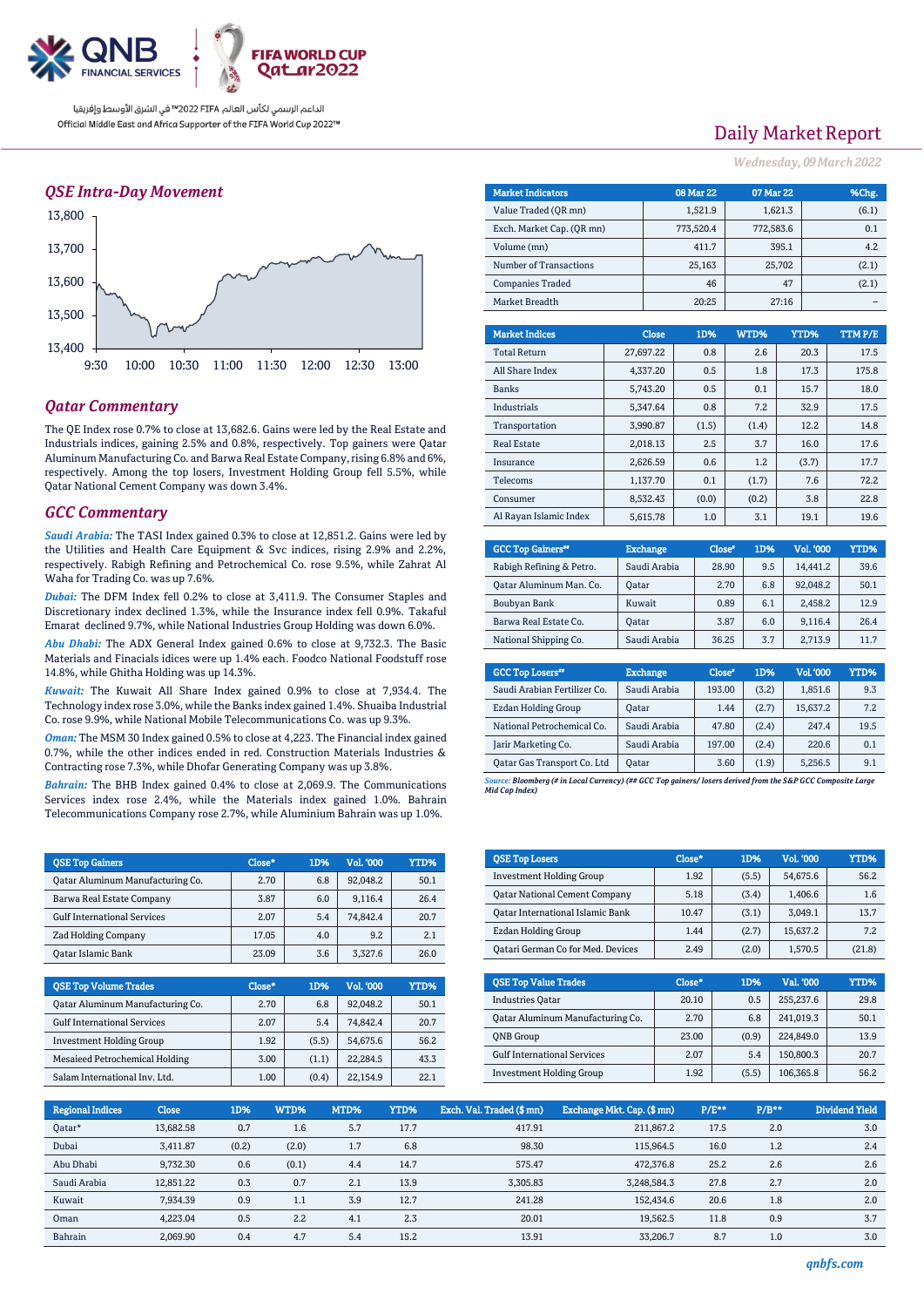

# Daily Market Report

*Wednesday, 09March2022*

*Source: Bloomberg, Qatar Stock Exchange, Tadawul, Muscat Securities Market and Dubai Financial Market (\*\* TTM; \* Value traded (\$ mn) do not include special trades, if any)*

### *Qatar Market Commentary*

- The QE Index rose 0.7% to close at 13,682.6. The Real Estate and Industrials indices led the gains. The index rose on the back of buying support from non-Qatari shareholders despite selling pressure from GCC and foreign shareholders.
- Qatar Aluminum Manufacturing Co. and Barwa Real Estate Company were the top gainers, rising 6.8% and 6.0%, respectively. Among the top losers, Investment Holding Group fell 5.5%, while Qatar National Cement Company was down 3.4%.
- Volume of shares traded on Tuesday rose by 4.2% to 411.7mn from 395.1mn on Monday. Further, as compared to the 30-day moving average of 245.2mn, volume for the day was 67.9% higher. Qatar Aluminum Manufacturing Co. and Gulf International Services were the most active stocks, contributing 22.4% and 18.2% to the total volume, respectively.

| <b>Overall Activity</b>        | Buy %* | <b>Sell %*</b> | Net (QR)          |
|--------------------------------|--------|----------------|-------------------|
| Qatari Individuals             | 35.76% | 49.28%         | (205,670,542.7)   |
| <b>Oatari Institutions</b>     | 14.58% | 24.43%         | (149, 891, 815.1) |
| Oatari                         | 50.35% | 73.71%         | (355.562.357.8)   |
| <b>GCC</b> Individuals         | 0.49%  | 0.93%          | (6,638,305.1)     |
| <b>GCC</b> Institutions        | 6.59%  | 1.07%          | 83,934,093.6      |
| GCC                            | 7.08%  | 2.00%          | 77.295.788.5      |
| Arab Individuals               | 10.22% | 11.47%         | (19, 107, 463.4)  |
| <b>Arab Institutions</b>       | 0.16%  | 0.01%          | 2,349,315.2       |
| Arab                           | 10.38% | 11.48%         | (16,758,148.2)    |
| Foreigners Individuals         | 2.27%  | 2.81%          | (8, 179, 953.0)   |
| <b>Foreigners Institutions</b> | 29.93% | 10.01%         | 303,204,670.5     |
| Foreigners                     | 32.20% | 12.82%         | 295.024.717.5     |

*Source: Qatar Stock Exchange (\*as a % of traded value)*

## *Ratings, Earnings Releases, Global Economic Data and Earnings Calendar*

#### Ratings Updates

| Company                                                                                     | Agency | Market  |                        | <b>Old Rating</b> | <b>New Rating</b> | <b>Rating Change</b> | : Outlook ' |   |
|---------------------------------------------------------------------------------------------|--------|---------|------------------------|-------------------|-------------------|----------------------|-------------|---|
| Al Baraka Banking Group                                                                     | S&P    | Bahrain | LT Local Issuer Credit | BB-               | $B+$              |                      | Negative    | - |
| Counsel Marrie ush and a Discussion of F TP Trees Town Dating FCD Financial Channel Dating) |        |         |                        |                   |                   |                      |             |   |

*Source: News reports, Bloomberg (\* LTR – Long Term Rating, FSR- Financial Strength Rating)*

#### Earnings Releases

| Company                                                        | <b>Market</b> | <b>Currency</b> | Revenue (mn)<br>402021 | % Change<br>YoY | <b>Operating Profit</b><br>$(mn)$ 402021 | % Change<br>YoY                 | <b>Net Profit</b><br>$(mn)$ 4Q2021 | % Change YoY |
|----------------------------------------------------------------|---------------|-----------------|------------------------|-----------------|------------------------------------------|---------------------------------|------------------------------------|--------------|
| Amlak International for Real Estate Finance Co.*               | Saudi Arabia  | <b>SR</b>       | 284.5                  | 2.1%            | 232.1                                    | 11.1%                           | 107.8                              | 9.0%         |
| The Mediterranean and Gulf Insurance and Reinsurance<br>$Co.*$ | Saudi Arabia  | <b>SR</b>       | 2,236.2                | $-11.8%$        | $\overline{\phantom{a}}$                 | $\hspace{0.1mm}-\hspace{0.1mm}$ | (135.6)                            | N/A          |
| Saudi Kayan Petrochemical Co.*                                 | Saudi Arabia  | <b>SR</b>       | 12,656.2               | 58.1%           | 2,824.1                                  | N/A                             | 2,390.6                            | N/A          |
| Al Kathiri Holding Co.*                                        | Saudi Arabia  | <b>SR</b>       | 128.8                  | 23.3%           | 11.7                                     | 12.9%                           | 8.7                                | $-9.6%$      |
| Obeikan Glass Co.*                                             | Saudi Arabia  | <b>SR</b>       | 463.2                  | 77.3%           | 185.8                                    | 585.0%                          | 173.7                              | 903.9%       |
| Eshraq Investments*                                            | Abu Dhabi     | <b>AED</b>      | 26.2                   | 45.0%           | 67.3                                     | 370.7%                          | 38.4                               | N/A          |
| Aldar Properties*                                              | Abu Dhabi     | <b>AED</b>      | 8.576.0                | 2.2%            | $\overline{\phantom{a}}$                 | $\hspace{0.1mm}-\hspace{0.1mm}$ | 2.3                                | $-99.9%$     |
| Shariah Cement and Industrial Development Co.*                 | Abu Dhabi     | AED             | 493.9                  | 14.4%           | $\overline{\phantom{a}}$                 | $\qquad \qquad =$               | (33.8)                             | N/A          |

*Source: Company data, DFM, ADX, MSM, TASI, BHB. (\*Financials for FY2021)*

### Global Economic Data

| <b>Date</b> | <b>Market</b> | <b>Source</b>                  | <b>Indicator</b>                            | Period | <b>Actual</b> | <b>Consensus</b> | <b>Previous</b> |
|-------------|---------------|--------------------------------|---------------------------------------------|--------|---------------|------------------|-----------------|
| 03/08       | <b>US</b>     | U.S. Census Bureau             | <b>Trade Balance</b>                        | Jan    | $-$ \$89.7b   | $-$ \$87.3b      | $-$ \$82.0b     |
| 03/08       | <b>US</b>     | U.S. Census Bureau             | Wholesale Inventories MoM<br>0.008<br>Jan F |        |               | 0.008            | 0.008           |
| 03/08       | <b>US</b>     | U.S. Census Bureau             | <b>Wholesale Trade Sales MoM</b>            | Jan    | 0.04          | 0.01             | 0.008           |
| 03/08       | <b>UK</b>     | The British Retail Consortium  | <b>BRC Sales Like-For-Like YoY</b>          | Feb    | 0.027         | $- -$            | 0.081           |
| 03/08       | EU            | Eurostat                       | GDP SA OoO                                  | 40 F   | 0.003         | 0.003            | 0.30%           |
| 03/08       | EU            | Eurostat                       | <b>GDP SA YoY</b>                           | 4QF    | 0.046         | 0.046            | 0.046           |
| 03/08       | Germany       | Deutsche Bundesbank            | <b>Industrial Production SA MoM</b>         | Jan    | 0.027         | 0.005            | 0.011           |
| 03/08       | Germany       | Bundesministerium fur Wirtscha | <b>Industrial Production WDA YoY</b>        | Jan    | 0.018         | $-0.017$         | $-0.027$        |
| 03/08       | Japan         | Economic and Social Research I | Leading Index CI                            | Jan P  | 103.7         | 103.6            | 104.7           |
| 03/08       | Japan         | Economic and Social Research I | Coincident Index                            | Jan P  | 94.3          | 92.3             | 94.8            |

*Source: Bloomberg (s.a. = seasonally adjusted; n.s.a. = non-seasonally adjusted; w.d.a. = working day adjusted)*

#### Earnings Calendar

| <b>Tickers</b> | <b>Company Name</b>                       | Date of reporting 402021 results | No. of days remaining | <b>Status</b> |
|----------------|-------------------------------------------|----------------------------------|-----------------------|---------------|
| QGMD           | Qatari German Company for Medical Devices | 15-Mar-22                        |                       | Due           |
| <b>MCCS</b>    | Mannai Corporation                        | 16-Mar-22                        |                       | Due           |
| QIGD           | <b>Qatari Investors Group</b>             | 17-Mar-22                        |                       | Due           |
| <b>MRDS</b>    | Mazaya Qatar Real Estate Development      | 17-Mar-22                        |                       | Due           |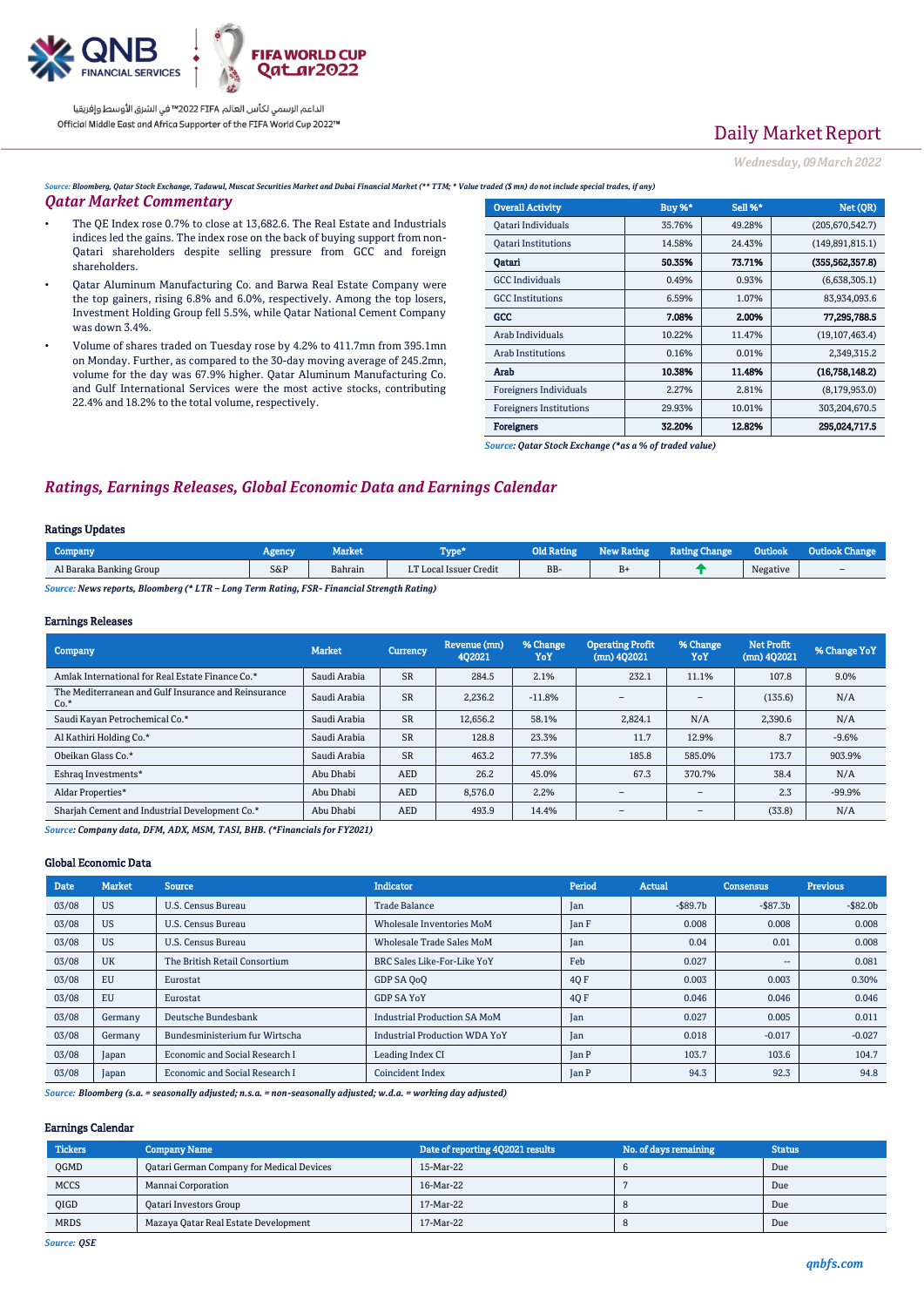

## *Qatar*

- Qatar First Bank to implement a capital raise of up to 420mn ordinary shares through its rights Issue - Qatar First Bank (QFBQ), announced that it has received the regulatory go-ahead to proceed with its 'Rights Issue,' as approved by the shareholders at the bank's recent concluded Extraordinary General Meeting (EGM). Held on 22 September 2021, the EGM resolved to increase the bank's capital from QR700mn up to QR1.120bn, representing a 60% increase from the current nominal paidup share capital, by way of offering 420mn new ordinary shares for subscription by means of a rights issue. The bank's shareholders, who are registered in the shareholders' register with Qatar Central Securities Depository (QCSD), will be given the right to subscribe to the new shares at close of trading on Sunday, March 13, 2022. Any person holding Subscription Rights at the end of the trading period on Tuesday, March 29, 2022, either by receiving them in their capacity as an eligible shareholder or through buying them during the trading period (a "Holder of Subscription Rights") will be entitled to subscribe to the new shares. The new shares will be offered at a price of QR1 nominal value plus QR0.2 premium per share. The premium is inclusive of issuance costs not exceeding 1% of the value of subscribed shares. Trading of the Subscription Rights will commence on Wednesday, March 16, 2022, and end on Tuesday, March 29, 2022. Thereafter, the subscription period for Holders of Subscription Rights will start on Wednesday, April 6, 2022, and will end at 1.00pm Doha local time on Tuesday, April 19, 2022. QFBQ has recently announced its financial results for the year ending 31 December 2021, recording the bank's highest ever net profit attributable to equity holders of the bank of QR100.37mn in the previous 6 years. QFBQ was able to overcome the challenging market conditions, improved its operational efficiency, and diversified its products and services, owing to its new leadership and strategic direction. The bank maintained a sustainable fee income stream, dropped funding costs, and has maintained a wellmanaged deposits book, resulting in a stronger balance sheet and healthy liquidity position for the year. Qatar First Bank LLC (Public) is the first independent Shari'ah compliant bank authorized by the QFC Regulatory Authority (QFCRA) and a listed entity on the Qatar Stock Exchange (QSE: QFBQ). (QSE)
- QIIK AGM endorses items on its agenda and EGM postpones due to the lack of the required quorum – Qatar International Islamic Bank (QIIK) Annual General Meeting (AGM) was held on Monday (07/03/2022) headed by H.E Sheikh Dr. Khalid Thani Abdullah Al Thani and various resolution were approved. One of the agenda: the General Assembly the board of directors' proposal to distribute 37.5% cash dividends of the nominal value per share, (i.e. QR 0.375 per share); while due to the lack of legal quorum required for the EGM, the EGM has postponed the second (reserve) meeting will be held at the same time (virtual meeting) on Sunday, March 20th, 2022. (QSE)
- Ooredoo AGM approves distribution of QR0.30 per share dividend Ooredoo held its Annual General Meeting yesterday, where shareholders discussed and approved the company's Corporate Governance Report and financial statements, following confirmation of final year results for 2021. During the meeting, shareholders approved the recommendation of the Board of Directors to distribute a cash dividend of QR0.30 per share. In his address to the meeting, Sheikh Faisal bin Thani Al Thani, Chairman of Ooredoo, credited the Group's strong performance in 2021 to its prudent strategy and ambitious transformation program. Sheikh Faisal also cited several strategic mile-stones in 2021 as contributors to the Group ending the year in a stable financial position. "Our solid performance this year confirms our corporate strategy is robust, effective and able to distinguish our performance in competitive markets. We have focused on driving group-wide initiatives to enable us to future-proof our business, introducing attractive new services in the business-to-consumer and business-to-business sectors," he said. (Peninsula Qatar)
- Investment Holding Group holds its investors relation conference call on March 09 to discuss the financial results – Investment Holding Group announces that the conference call with the Investors to discuss the financial results for the Annual 2021 will be held on 09/03/2022 at 01:30 PM, Doha Time. (QSE)

# Daily Market Report

*Wednesday, 09March2022*

- Investment Holding Group holds its AGM on March 31 Investment Holding Group announced that the General Assembly Meeting AGM will be held on 31/03/2022, virtually and 03:00 PM. In case of not completing the legal quorum, the second meeting will be held on 03/04/2022, virtually and 09:00 PM. (QSE)
- Zad Holding Co. Board of directors meeting on March 23 The Zad Holding Co. has announced that its Board of Directors will be holding a meeting on 23/03/2022 to discuss the 1) Review and approve the company financial reports for the year ended 31 December 2021. 2) Discuss and Recommend the dividends distribution for the year 2021. 3) Any other matters related to the company. (QSE)
- Zad Holding Co. to disclose its Annual financial results on March 23 Zad Holding Co. discloses its financial statement for the period ending 31st December 2021 on 23/03/2022. (QSE)
- Qatar General Insurance and Reinsurance Company hold its investors relation conference call on 10 March 2022 to discuss the financial results – Qatar General Insurance & Reinsurance Company announces the investors conference call for the Annual Financial Results for the year 2021, will be held on Thursday 10 March 2022 at 11:00 AM, Doha time. (QSE)
- Qatari German Co. for Medical Devices holds its investor's relation conference call on March 20 to discuss the financial results – Qatari German Co. for Medical Devices announced that the conference call with the Investors to discuss the financial results for the Annual 2021 will be held on 20/03/2022 at 01:30 PM, Doha Time. (QSE)
- INMA Holding Company announce appointment of Chairman and Vice Chairman for the Board of Directors– INMA Holding Company announced the appointment of Mr. Rashid Sarea Al Kaabi as Chairman of the Board of Directors and Mr. Mohammed Ibrahim Mohammed Abu Yaqoub Al Sulaiti as Vice Chairman for the Board of Directors of INMA Holding Company. (QSE)
- Qatar to be digital, data hub for global companies Qatar is hosting the first FIFA World Cup in Arab world and the Middle East which will have regional impact on the tournament and the legacy that Qatar is leaving behind will be significant for the region. Qatar's economy is expected to see an impact of \$3.14bn over the next five years and the country is expected to be digital and a data hub for international companies, said experts during a webinar held, yesterday. US-Qatar Business Council (USQBC), in association with the Office of the Commercial Attache (COA) at the Embassy of the State of Qatar in Washington DC, Qatar's Supreme Committee for Delivery & Legacy, and the Association of Women in International Trade (WIIT) organized a webinar entitled 'Women at the Forefront: FIFA World Cup Qatar 2022'. Lana Khalaf, General Manager of Microsoft Qatar said, FIFA World Cup has made Qatar a digital hub for the world, and this is where Microsoft is bringing our global data center to Qatar in order to enable sustainability, resiliency and an innovative FIFA World Cup to deliver for all fans coming to Qatar. Citing a study done with IDC about the impact of bringing the data center and empowering the nation digitally she said, "We see an impact of \$3.14bn for the economy in Qatar over the next five years for the ecosystem which is a major implication in the economy. I think 10 years ahead we will see Qatar as a digital hub and a data hub for many international companies worldwide." (Peninsula Qatar)
- McDonald's Qatar targets 50% female leadership McDonald's Qatar, which currently has women occupying 40 percent of leadership roles in various departments, plans to grow its female leadership to 50 percent, an official has said yesterday on the occasion of International Women's Day (IWD). Addressing a Town Hall meeting at its flagship Town Center branch, General Manager of McDonald's Qatar Mithqual Abu Nasser said the Company also plans to raise its women workforce from 40 percent to 50 percent in the next four to five years. To date, McDonald's Qatar, which is owned and operated by Al Mana Restaurants and Food Company, employs over 1,500 employees and operates a network of 64 restaurants across the country. Speaking to The Peninsula on the sidelines of the event, Abu Nasser said two more McDonald's branches will open at the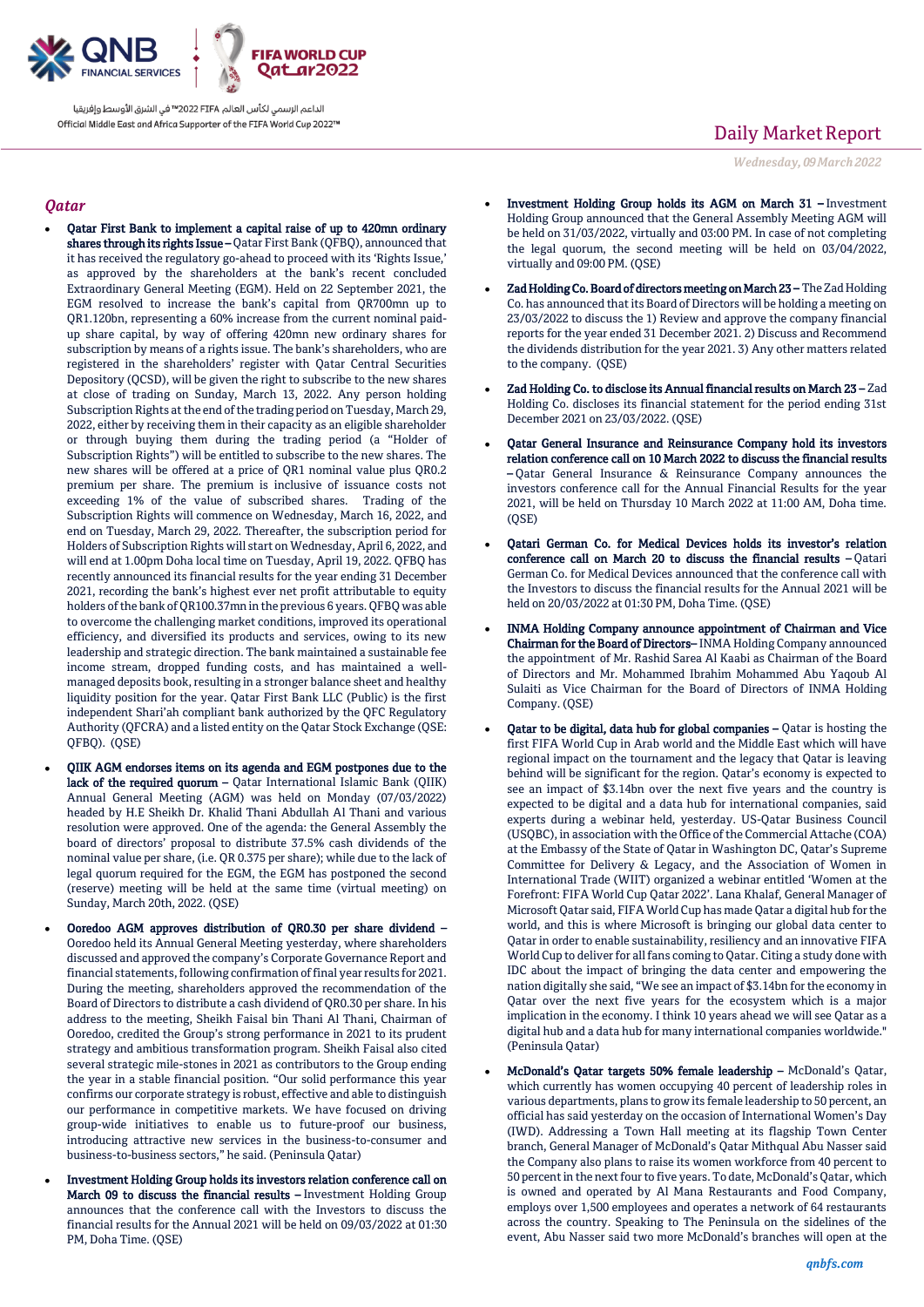

Vendome Mall and Lulu Abu Sidra by month-end, with more branches planned for opening within the year. Since opening in 1995, the Company has now grown to be one of the leading quick service restaurant brands in Qatar and seeks to emerge as a leader among food service retailers in the region on women empowerment in the fast food industry. "We are very proud of our women leadership. And not because they are women, but because they are women and they are competent," said Abu Nasser. Asked on the issue of gender pay gap, which remains to be a prevailing concern globally, he said McDonald's Qatar does not discriminate among its staff. (Peninsula Qatar)

- Private sector exports surge 77% in 2021 The value of private sector exports last year increased 77.2 percent year-on-year to reach QR26.4bn in 2021 compared to QR14.9bn in 2020, according to economic report issued by Qatar Chamber. The economic report for 2021 highlights the trade of private sector according to the certificates of origin issued by Qatar Chamber. The report, prepared by the Research & Studies Department, said that this surge has confirmed the significant recovery of the private sector activity and Qatar economy in general from the implications of the COVID-19 pandemic, as it reached to levels better than those before the application of precautionary measures. The year-on-year increase in private sector exports during 2021 was attributed to the increase in exports through all types of certificates of origin issued by the Chamber vis-a-vis 2020 and 2019 except for the GPS Model which declined by 63.5 and 79.5 respectively. In turn, exports through the General Model grew by 109 percent and 46.4 percent com-pared to their values in 2020 and 2019. Similarly, exports through the GCC Unified Model jumped 142.1 percent and 139.2 percent compared to their values in 2020 and 2019.Exports though the Unified Arab Model grew by 43.7 percent and 20.6 percent com-pared to 2020 and 2019. (Peninsula Qatar)
- Hydrogen's role in world's energy mix on spotlight at Al-Attiyah Foundation CEO Roundtable – Internationally renowned experts and top decision makers came together to share their insights and perspectives on the current and future role of hydrogen in the world's energy mix at the quarterly CEO Roundtable hosted by the Abdullah bin Hamad al-Attiyah International Foundation for Energy and Sustainable Development. The roundtable, titled "Hydrogen opportunities for Qatar," featured distinguished guest speakers: Dr. Kerry-Ann Adamson, a Global Strategic advisor on hydrogen at Worley; Dr. Jan Frederik Braun an Energy Transition researcher; Frank Wouters, Senior Vice President Energy Transition at Reliance Industries; and Dr. Chris Gentle, a Senior advisor, Partnerships and New Ventures at the World Energy Council. At the event, held in Doha Tuesday and moderated by broadcast journalist Stephen Cole, the experts discussed growing global interest in hydrogen and the important role the clean gas can have in the race to net-zero by the mid-century. Although speakers and guests agreed the development of hydrogen as an energy source is an option that must continue to be pursued to meet emissions targets, it was acknowledged that huge investment and technological innovation is required for it to become more viable. Currently, large amounts of electricity are needed to produce hydrogen from water, or the use of carbon capture technologies if the gas is produced from fossil fuels. Almost all hydrogen produced today comes from fossil fuels without carbon capture, resulting in close to 900 million tonnes of CO2 emissions. (Gulf-Times.com)
- Ibtechar held a roundtable on localising emerging technologies Ibtechar, leading innovation management and consultancy firm, held a roundtable discussion on localising emerging technologies. The panelists included Abdullah Al-Khater, Vice-President of Barzan Holdings, Mourad Al-Maalaoui, Chief Technology Officer of Rheinmetall Barzan Advanced Technologies QSTP-LLC (RBAT), Soubhi Chebib, General Manager of GBM Qatar, and Nayef Mohamed Al-Ibrahim, a Qatari entrepreneur and the CEO and founding partner of Ibtechar. Many important points were covered on the sessions agenda, including: (1) leveraging technology to build a knowledge-based economy in Qatar; (2) the challenges face the development of emerging technologies; (3) the private sector's role in localizing and deploying new technologies; and (4) aspects of a thriving innovation/technology ecosystem. With its keenness to develop indigenous research and development (R&D) capabilities in Qatar, Barzan Holdings has R&D as an integral part of its operations, under the supervision of a specialized team. Through its joint ventures with

## Daily Market Report

*Wednesday, 09March2022*

specialist defense and security companies around the world, the company helps Qatar to develop its own indigenous R&D capabilities to build a secure future for the country. Al-Khater commented, "At the forefront of Barzan Holdings' operations is its commitment to revolutionizing the State's defense and security sectors by leveraging the best emerging technologies available globally and localizing them within the Qatar context. (Qatar Tribune)

- QIBK sponsors Qatar's AgriteQ and EnviroteQ exhibitions Qatar Islamic Bank's (QIBK) has announced its sponsorship of the ninth edition of the Qatar Inter-national Agricultural Exhibition (AgriteQ), and the third edition of Qatar International Environmental Exhibition (EnviroteQ), which will be held between 10th and 14th March 2022 at Doha Exhibition and Convention Center (DECC). QIBK's sponsorships and community initiatives are a testimony to its ongoing efforts to further integrate sustainability and environmental, social, and governance-related practices at the core of its operations. Last year, QIBK developed its longterm sustainability strategy, aligned with the objectives of Qatar National Vision 2030 as well as with the sustainability criteria developed by Qatar Stock Exchange and the United Nations Sustainable Development Goals. With these frameworks as a guide, the Bank's strategy is founded on the best practices to integrate sustainability in its services, and continue supporting local communities, whilst taking initiatives that reduce its environmental impact. (Peninsula Qatar)
- Smart City Expo Doha 2022 on March 29-30 Organized by the Ministry of Communications and Information Technology (MCIT), Msheireb Downtown Doha will host the much-awaited Smart City Expo Doha 2022 as 60 world-renowned speakers and experts in the field of smart cities gather in Doha on March 29-30, 2022. Smart City Expo Doha 2022 will bring together prominent experts from around the globe to share ideasand find solutions-on creating a better, more sustainable future for cities and their citizens. The conference venue, Doha's newly-rebuilt Msheireb district, is itself renowned as a landmark development for how leveraging CT and smart design can transform people's quality of life in the inner city. (Peninsula Qatar)
- 'Qatar, Australia have huge potential to boost food industry collaboration' – Qatar and Australia have a huge potential to further expand their collaboration in the food industry due to enhanced connectivity between Doha and major Australian cities, LuLu Group International director Dr Mohamed Althaf has said. "There are historical ties between Australia and the Middle East, especially now the airline connectivity to various airports has improved tremendously. We have direct flights from Qatar to almost all the major cities in Australia now, and all the ports are connected also," he explained on the sidelines of the Australia Week 2022, which concludes today (March 9). The event, organised in cooperation with Austrade – the commercial division of the Australian embassy – aims to promote Australian products in the Qatari market. LuLu Group has been conducting the Australian festival since 2018. (Gulf-Times.com)

## *International*

 US power use to rise in 2022 as economy continues to grow – US power consumption will rise in 2022 and 2023 as the economy continues to recover, the U.S. Energy Information Administration (EIA) said in its Short Term Energy Outlook (STEO) on Tuesday. The EIA projected power demand will climb to 3,992 billion kilowatt-hours (kWh) in 2022 and 4,031 billion kWh in 2023 from 3,930 billion kWh in 2021. That compares with a coronavirus-depressed eight-year low of 3,856 billion kWh in 2020 and an all-time high of 4,003 billion kWh in 2018. The EIA projected 2022 power sales would ease to 1,470 billion kWh for residential consumers, but rise to 1,357 billion kWh for commercial customers as more people return to work in offices and 1,021 billion kWh for industrials. That compares with current all-time highs of 1,477 billion kWh in 2021 for residential consumers, 1,382 billion kWh in 2018 for commercial customers and 1,064 billion kWh in 2000 for industrials. The EIA said natural gas' share of power generation will slide from 37% in 2021 to 36% in 2022 and 35% in 2023 as gas prices rise. Coal's share, meanwhile, will slide from 23% in 2021 to 22% in 2022 and 21% in 2023 as renewable output rises. The percentage of renewable generation will rise from 20% in 2021 to 22% in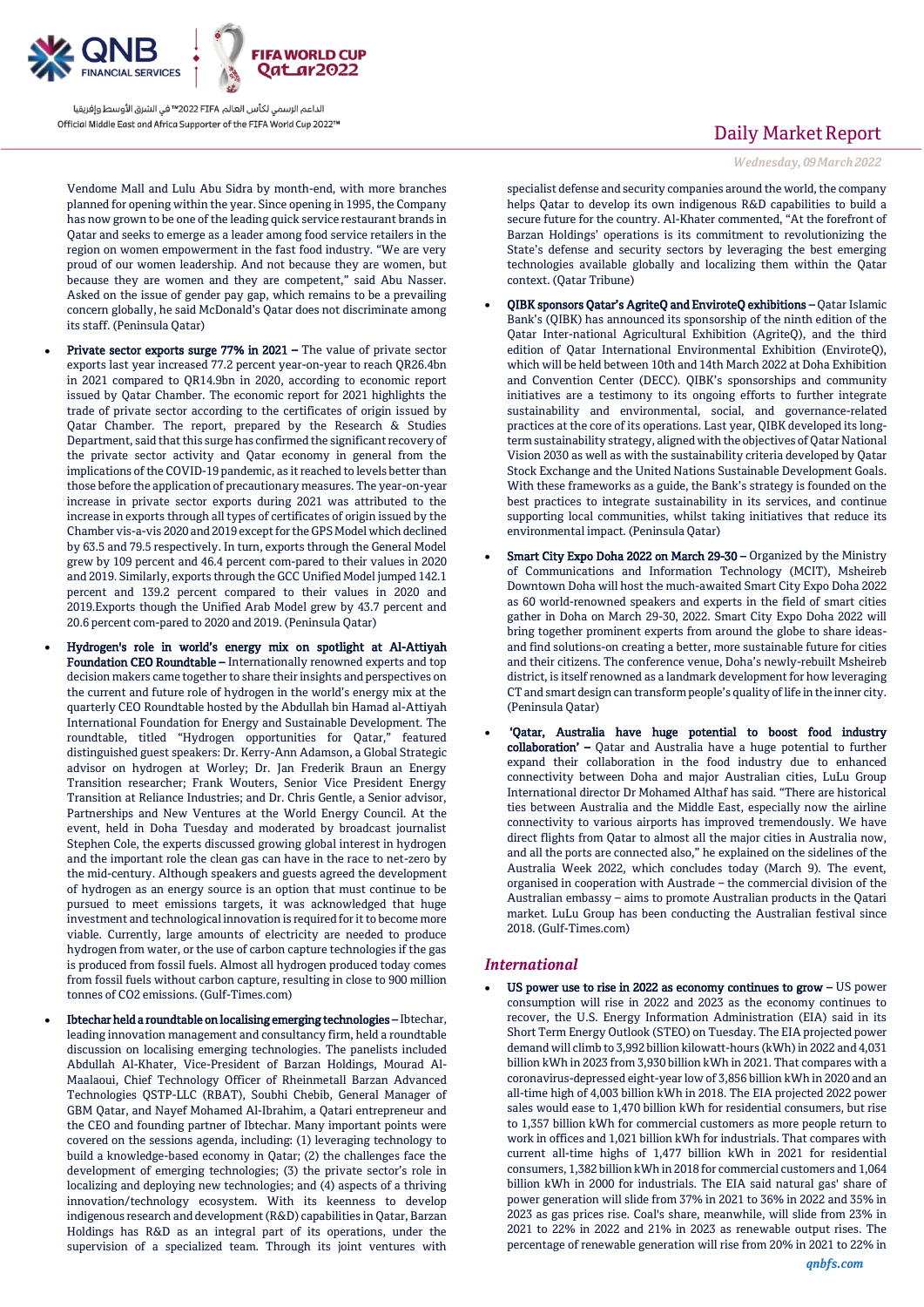

2022 and 24% in 2023. Nuclear power will hold at 20% in 2022 and 2023, the same as 2021. The agency projected 2022 natural gas sales would rise to 13.53 billion cubic feet per day (bcfd) for residential consumers, 9.35 bcfd for commercial customers and 23.49 bcfd for industrials, but fall to 30.05 bcfd for power generation. (Reuters)

- German January industry output rises but Ukraine clouds outlook German industrial production rose in January as unusually mild weather allowed construction to recover from a slump the previous month, official data showed on Tuesday, but the war in Ukraine means output is almost certain to take another hit. The Federal Statistics Office said the country's industrial output rose 2.7% on the month after an upwardly revised increase of 1.1% in December. A Reuters poll had pointed to a rise of 0.5% in January. However, production was still 3% below its level from before the coronavirus crisis. "The lack of materials and raw materials has put the brakes on an industrial recovery," said Thomas Gitzel, chief economist at VP Bank Group, adding the uptick is temporary as consequences of Russia's invasion of Ukraine are set to hurt March data. "Just when the supply chain frictions of the last two years were about to improve, German industry is about to tumble into its next problem," said Carsten Brzeski at ING. Overall, the German economy had a solid start to the year to with strong retail sales and industrial orders thanks to fading Covid restrictions. However, Ukraine is a core supplier of cable harnesses for cars and automakers have already had to halt some of their production as manufacturing in Ukraine has come to a standstill, Gitzel said. (Reuters)
- China's February factory-gate prices rise at slowest pace in 8 months China's producer prices in February rose at the slowest annual pace since June, official data showed on Wednesday, amid skyrocketing commodity prices, an uncertain global economy and resurgent domestic COVID-19 outbreaks. The producer price index (PPI) increased 8.8% on year, the National Bureau of Statistics (NBS) said in a statement on Wednesday, easing from 9.1% growth in January. Analysts in a Reuters poll had expected the PPI to rise 8.7%, moderating slightly from a month earlier. China's consumer price index (CPI) inched up 0.9% in February, the data showed, unchanged from the growth in January and market expectations. China's efforts to stabilise commodity prices face new challenges due to high prices for coal, natural gas and iron ore because of COVID-19, a monetary policy shift in big economies and geopolitical conflicts, an official at the state economic planner said on Monday. Already elevated energy and global commodities prices have soared to decade-high levels amid fears of supply disruptions after Russia's invasion of Ukraine, adding to months-long strains for China's factories and putting further pressure on China to contain raw material costs. China sources more than 70% of its oil and 40% of its gas from overseas even as the government races to increase domestic output. (Reuters)
	- Japan downgrades Q4 GDP on service sector weakness Japan's economic rebound was softer than initial estimates in the final quarter of 2021, revised data showed on Wednesday, as the pickup seen in consumer and business spending was weaker than first reported. The downwardly revised growth is bad news for policymakers tasked with keeping the country's fragile recovery on track as a jump in commodity prices due to the Ukraine crisis and persistent supply disruptions heighten economic uncertainty. Revised gross domestic product (GDP) data released by the Cabinet Office on Wednesday showed Japan expanded an annualised 4.6% in October-December. That was lower than economists' median forecast for a 5.6% gain and the preliminary reading of 5.4% released last month. "This suggests that Japan's economic recovery from the pandemic is weaker than that of Europe and the United States," said Takeshi Minami, chief economist at Norinchukin Research Institute. On a quarteron-quarter basis, GDP expanded 1.1%, falling short of the median market expectations for a 1.4% gain. The change was mostly due to the downgrade in private consumption, a government official told a media briefing. Private consumption, which makes up more than a half of Japan's GDP, increased 2.4% in October-December from the previous quarter, revised down from an initially-estimated 2.7% gain. Spending in the service sector, in particular, was downgraded to a 3.1% expansion from an initial 3.5% increase. Recent industry ministry data for December showed spending on services such as restaurants and train rides was weaker than the preliminary estimate based on private-sector figures, the official said. (Reuters)

## Daily Market Report

*Wednesday, 09March2022*

### *Regional*

- Moody's Expects Surge in Oil to Dampen Islamic Bond Sales Surging crude is expected to lower oil-rich Gulf nations' need to sell Islamic bonds, according to Moody's Investors Service. "We expect higher oil prices will lead to lower sukuk issuance in 2022, largely driven by lower financing needs" in the six-member Gulf Cooperation Council countries, analyst Ashraf Madani wrote in a report. Higher oil has pushed crude above the break-even level for almost all the Gulf producers, raising the prospect of significant budget surpluses for even the weakest economies. Oil has rallied more than 30% since Russia's invasion of Ukraine, and many traders and banks are betting prices will keep climbing. Saudi Arabia, which needs oil at about \$72 a barrel to balance the books, already said it expects to record a surplus this year. For the United Arab Emirates, that figure is about \$67 a barrel. The GCC comprises Saudi Arabia, the UAE, Kuwait, Qatar, Oman and Bahrain. Sales of Islamic bonds, or sukuk, dropped 12% to \$181bn last due lower sovereign funding needs among oil producing countries in the Middle East and Indonesia, according to Moody's. The rating agency expects issuance to further drop this year to \$160bn to \$170bn. (Bloomberg)
- GCC's real estate transaction values surge 42% to hit \$137bn GCC real estate value transactions surged to a new high in 2021, hitting \$137.4 billion, up 42 per cent higher than the full year figure of \$96.7 billion for a normalized 2019, mainly driven by strong transactions growth in Dubai (+86%), Kuwait (+47%) and Saudi Arabia (+25%), according to a report by Kamco Invest, a regional non-banking financial powerhouse in the region. The number of transactions in 2021 soared to 663,323 from the previous year's figures of 570,080, it stated. Saudi led all markets in terms of transactions and contributed to over 41% of the aggregate value transacted, while adding 46% to the region's 2021 transaction volumes. Dubai's sales transactions hit AED150 billion, witnessing higher growth when compared to the previous two years as higher transaction activity was largely due to opportunistic buying in the residential segment. This benefitted the villa and townhouse segment and was also aided by mortgage investors who were keen to capture lower mortgage rates, as discussions over the impact of potential rate hikes on loan rates continued to emerge. The average value per transaction in GCC bottomed out in 2021 (\$207,000) and was only 7.1% lower than the 2017 average. Markets such as Saudi Arabia (+29.7%) and Dubai (+21.6%) witnessed significantly higher average transaction values, pointing towards investment appetite for attractively price real estate. The real estate transactions market in Dubai was particularly active in 2021, as transactions levels reportedly surpassed levels last seen in 2014, while the third highest transaction volumes in history were recorded, as per Property Monitor. Value transacted in Saudi Arabia and Dubai combined reached \$97.6 billion in 2021, and surpassed full year figures of the entire GCC from 2019. (Bloomberg)
- Saudi ACWA Power signs offtake agreement for Ar Rass Solar Project Saudi Arabian utility developer ACWA Power said on Tuesday it signed a power purchase agreement (PPA) with Saudi Power Procurement Company for its 700 MW Ar Rass solar photovoltaic independent power plant (IPP). Under the terms of the agreement, ACWA Power will sell energy produced by the project to SPPC for a period of 25 years, the company said in a bourse filing on Tadawul. The project, which is valued at SR1.7bn (\$453mn), was awarded to a consortium led by ACWA Power. Other members of the consortium are China's SPIC (Huanghe Hydropower Development Co. Ltd.) and Water and Electricity Holding Company (Badeel), which is fully owned by the Saudi sovereign wealth fund, Public Investment Fund. ACWA Power will hold a 40.1% stake in the facility, with Badeel holding 20% and SPIC 39.9%. The project award came as a part of round three of the National Renewable Energy Program (NREP) by the Saudi Ministry of Energy. ACWA submitted the lowest bid of 5.62 halala/KWh. (Zawya)
- UAE's Al Hamra plans \$272mn investment in world-class projects in RAK – Ras Al Khaimah-based real estate development and investment company Al Hamra has unveiled an ambitious five-year roadmap, from 2023-2027, to drive sustained growth through strategic developments, in line with the vision of Ras Al Khaimah's leadership to establish the Emirate as one of the leading investment, business, residential and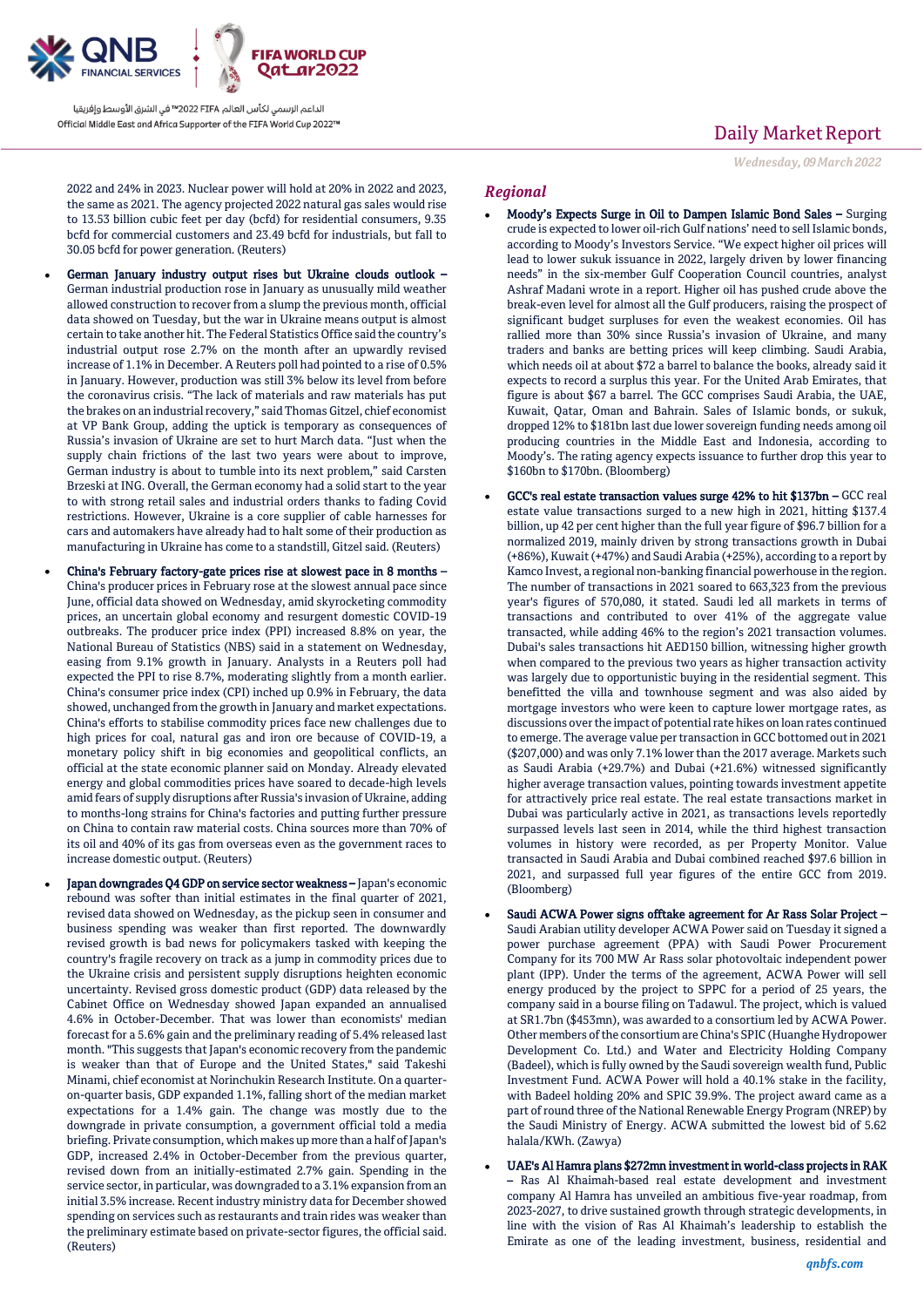

tourism destinations. The company has earmarked an estimated AED1 billion to embark on a development campaign underpinned by significant additions to its existing real estate and hospitality portfolio and optimization of existing assets, ensuring strategies are in place for a systematic technology upgrade and enhancing customer experience in retail that will further strengthen the brand equity. The five-year campaign will be driven by a three-pronged approach this year to position itself as the creator of premier lifestyle experiences, quality products, and world-class services in the Northern Region by upgrading to innovative branded hospitality, optimizing retail, developing both vertical and horizontal real estate assets as well as investing in value-added services. (Zawya)

- Aggregate net income of UAE's top lenders surges 48.6% to \$10bn The profitability of the UAE's banking sector recovered significantly in 2021, as the local economy continued to recover from the COVID-19 pandemic, according to a new analysis. Full-year aggregate net income of major lenders in the country rose 48.6% to AED37.8bn (\$10.8bn) in 2021, supported by higher operating income and lower impairments, professional services firm Alvarez & Marsal (A&M) said in its latest UAE Banking Pulse. The report is based on data from ten of the largest listed banks in the UAE, which include First Abu Dhabi Bank (FAB), Emirates NBD (ENBD), Abu Dhabi Commercial Bank (ADCB), Dubai Islamic Bank (DIB), Mashreq Bank (Mashreq), Abu Dhabi Islamic Bank (ADIB), Commercial Bank of Dubai (CBD), National Bank of Fujairah (NBF), National Bank of Ras Al Khaimah (RAK) and Sharjah Islamic Bank (SIB). Total operating income of reviewed banks grew 5.2% on the back of higher fee and commission income, up 9% YoY, as well as higher income from investments and gains from foreign exchange, up 43.7%. Deposits expanded by 6.7%, while the aggregate loan-to-deposit ratio (LDR) dipped to 82.1%, compared to 86.2% in the previous year. Provisioning fell substantially, with the cost of risk contracting by 54 bps to 1.17%. Total loan loss provisions dropped by 30.1% to AED19.6bn. (Zawya)
- Al Rawabi to set up \$177mn dairy facility in KIZAD Dubai-based dairy giant Al Rawabi will set up an AED650mn (\$177mn) production facility in Khalifa Industrial Zone Abu Dhabi (KIZAD). The dairy facility will have 10,000 cows and help increase Al Rawabi's export efforts across the GCC region, according to a statement from AD-listed AD Ports Group, of which KIZAD is a subsidiary. The 2 sq.km facility is designed to meet growing consumer demand and could be expanded by a further 3 sq.km, according to a statement from KIZAD. (Zawya)
- UAE Developer Damac converts to a private firm Dubai property developer Damac Properties has approved converting its legal form from a public joint stock company to a private joint stock company, according to a press release. The decision to privatize came as the developer struggled to remain profitable, Damac stated in a separate statement. In a previous announcement, Damac was delisted from the Dubai Financial Market on March 7. Delisting allows companies to avoid the scrutiny of investors, disclosure as well as the costs of listing and having to adhere to regulatory requirements of transparency. The company posted a net loss of AED531mn (\$144mn) for 2021, according to a DFM filing. Total revenue for the reporting period fell 37% annually to AED3bn at the end of 2021. (Zawya)
- Al Rawabi to set up AED650mm Dairy Facility in AD Ports Free Zone Abu Dhabi Ports unit Kizad signs a lease agreement with Al Rawabi to establish a dairy production facility in Abu Dhabi. Al Rawabi will initially develop 2 sq kms in Kizad with an additional 3 sq kms slated for the future. The dairy farm will be home to 10,000 cows and increase Al Rawabi exports in GCC. (Bloomberg)

## Daily Market Report

*Wednesday, 09March2022*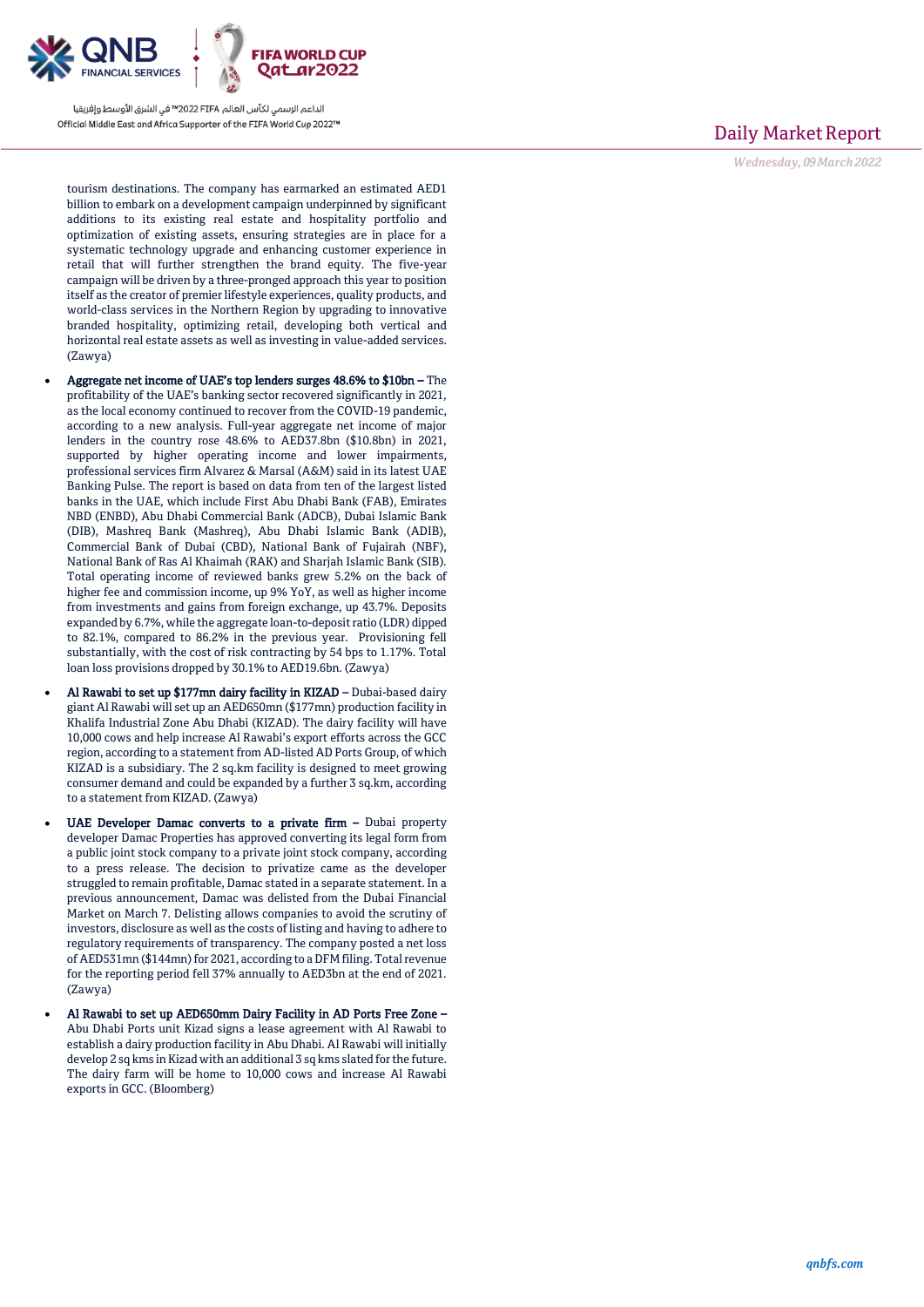

# Daily Market Report

*Wednesday, 09March2022*

## *Rebased Performance*







*Source: Bloomberg*

| <b>Asset/Currency Performance</b>    | Close (\$) | 1D%   | WTD%  | YTD%  |
|--------------------------------------|------------|-------|-------|-------|
| Gold/Ounce                           | 2,050.76   | 2.6   | 4.1   | 12.1  |
| Silver/Ounce                         | 26.41      | 2.9   | 2.7   | 13.3  |
| Crude Oil (Brent)/Barrel (FM Future) | 127.98     | 3.9   | 8.4   | 64.5  |
| Crude Oil (WTI)/Barrel (FM Future)   | 123.70     | 3.6   | 6.9   | 64.5  |
| Natural Gas (Henry Hub)/MMBtu        | 4.57       | (7.3) | (3.6) | 24.9  |
| LPG Propane (Arab Gulf)/Ton          | 162.50     | 0.5   | (0.2) | 44.8  |
| LPG Butane (Arab Gulf)/Ton           | 193.75     | 2.5   | 1.8   | 39.1  |
| Euro                                 | 1.09       | 0.4   | (0.3) | (4.1) |
| Yen                                  | 115.67     | 0.3   | 0.7   | 0.5   |
| GBP                                  | 1.31       | (0.0) | (1.0) | (3.2) |
| CHF                                  | 1.08       | (0.4) | (1.3) | (1.8) |
| AUD                                  | 0.73       | (0.7) | (1.4) | 0.1   |
| <b>USD Index</b>                     | 99.06      | (0.2) | 0.4   | 3.5   |
| <b>RUB</b>                           | 120.14     | 0.0   | 0.0   | 60.9  |
| <b>BRL</b>                           | 0.20       | 1.0   | 0.1   | 10.1  |
| Source: Bloomberg                    |            |       |       |       |

*Source: Bloomberg*

| <b>Global Indices Performance</b>                                                                    | Close      | 1D%*  | WTD%* | YTD%*  |
|------------------------------------------------------------------------------------------------------|------------|-------|-------|--------|
| <b>MSCI</b> World Index                                                                              | 2,797.70   | (0.8) | (3.4) | (13.4) |
| DJ Industrial                                                                                        | 32,632.64  | (0.6) | (2.9) | (10.2) |
| S&P 500                                                                                              | 4,170.70   | (0.7) | (3.7) | (12.5) |
| NASDAQ 100                                                                                           | 12,795.55  | (0.3) | (3.9) | (18.2) |
| STOXX 600                                                                                            | 415.01     | 0.1   | (1.5) | (18.2) |
| <b>DAX</b>                                                                                           | 12,831.51  | 0.6   | (1.9) | (21.9) |
| <b>FTSE 100</b>                                                                                      | 6,964.11   | 0.2   | (1.0) | (8.5)  |
| <b>CAC 40</b>                                                                                        | 5,962.96   | 0.3   | (1.5) | (19.9) |
| Nikkei                                                                                               | 24,790.95  | (1.9) | (5.3) | (14.2) |
| <b>MSCI EM</b>                                                                                       | 1,096.05   | (1.0) | (4.3) | (11.0) |
| <b>SHANGHAI SE Composite</b>                                                                         | 3,293.53   | (2.3) | (4.5) | (9.0)  |
| <b>HANG SENG</b>                                                                                     | 20,765.87  | (1.4) | (5.3) | (11.5) |
| <b>BSE SENSEX</b>                                                                                    | 53,424.09  | 1.0   | (2.4) | (11.3) |
| Bovespa                                                                                              | 111,203.50 | 0.3   | (2.7) | 16.6   |
| $RTS^*$<br><b>PL 1</b> / <i>AA H</i> · 1 · <b>11/</b> I · 1 · I · I · I · 100 0000)<br>$\sim$ $\sim$ | 936.94     | 0.0   | 0.0   | (41.3) |

*Source: Bloomberg (\*\$ adjusted returns; #Market was closed on March 08, 2022)*